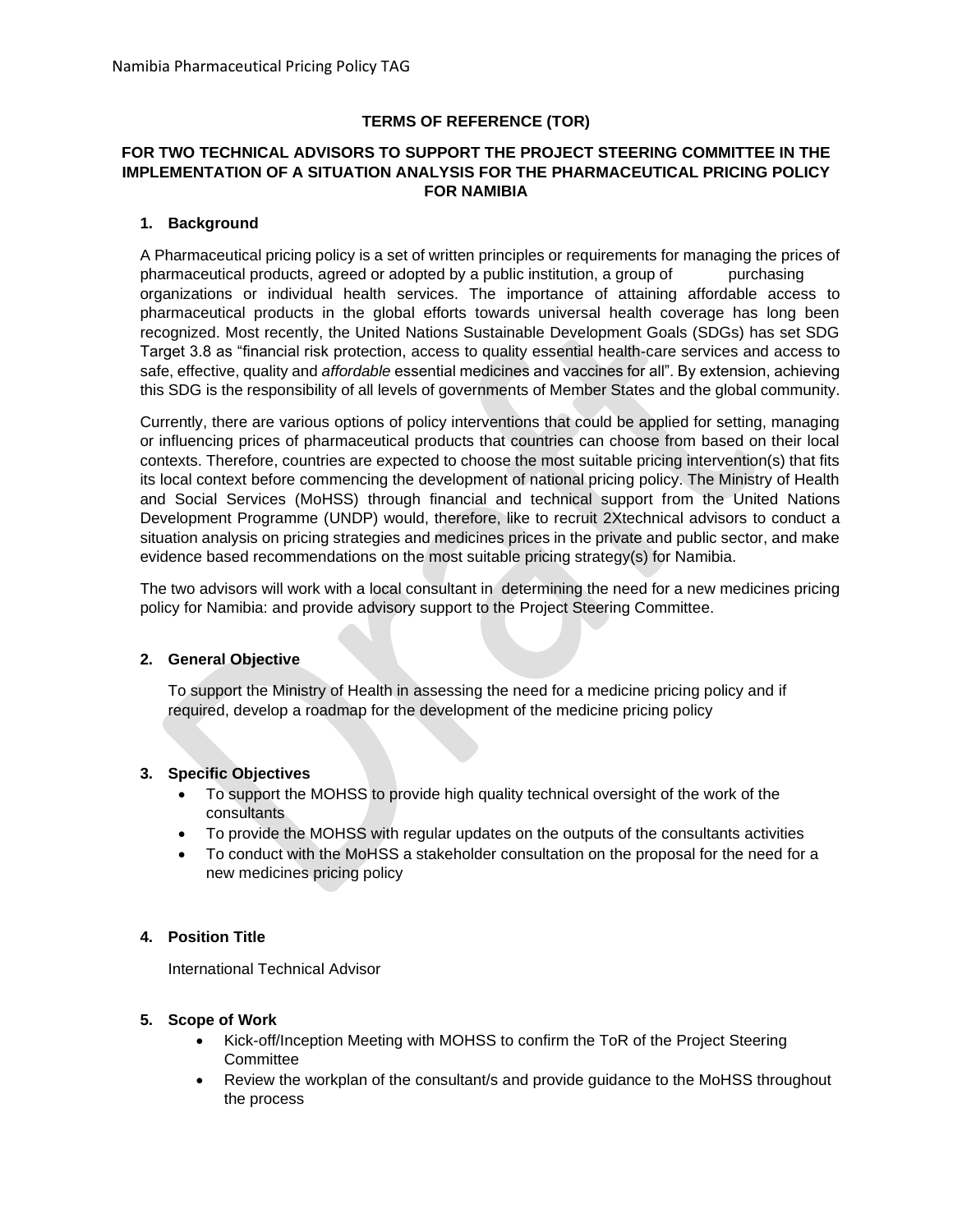- Discuss the updates from the consultant/s with the MoHSS and provide recommendations on how to maximize the utility of the work of the consultant/s/s
- Review the deliverables of the consultant/s and provide advice to the MoHSS to inform next steps
- Based on the results of the consultants' activities, advice the MOHSS on the need for a new medicines pricing policy.
- If the policy is required, provide technical inputs on the roadmap to develop the policy, including through consultation with internal and external stakeholders

# 6. **Deliverables**

- Guidance to the MoHSS before, during and after the contracting of the consultant/s
- Oversight and supervision of technical deliverables
- High quality situational analysis report on the need for medicine pricing policy in Namibia

ò.

- Stakeholder engagements for internal and external stakeholders
- Support the review and validation of the pricing policy for Namibia

# **7. Deliverables and Payment Milestones and Percentages**

| Deliverables/outputs                                                                      | <b>Target Due Dates</b> | <b>Review and</b><br><b>Approvals Required</b>                              | <b>Payment</b><br><b>Milestones/Percenta</b><br>ges |
|-------------------------------------------------------------------------------------------|-------------------------|-----------------------------------------------------------------------------|-----------------------------------------------------|
| Deliverable 1:<br>Development<br>and<br>Situational<br>Review<br>Analysis                 | 20 March 2022           | The consultant will<br>seek final approval<br>from UNDP and<br><b>MoHSS</b> | 10%                                                 |
| Deliverable 2:<br>Review of the pricing<br>policy strategy                                | 15 May 2022             | The consultant will<br>seek final approval<br>from UNDP and<br><b>MoHSS</b> | 30%                                                 |
| Deliverable 3:<br>Stakeholder<br>engagement and final<br>report review of final<br>report | 30 June 2022            | The consultant will<br>seek final approval<br>from UNDP and<br><b>MoHSS</b> | 60%                                                 |

# **8. Education**

- Essential: Master in Public Health/ Master in Sciences/ Master in Health Economics/Master of Business Administration or similar degree in the field of Medical or Pharmaceutical Sciences
- Desirable: PhD/DrPH, knowledge in Health Systems Strengthening and Pharmaceutical Policy Development

# **9. Experience**

At least 10 years of experience in the field of Pharmaceutical Policy Development, of which ideally at least 5 years working in the pharmaceutical sector in the SADC and/ or African Region.